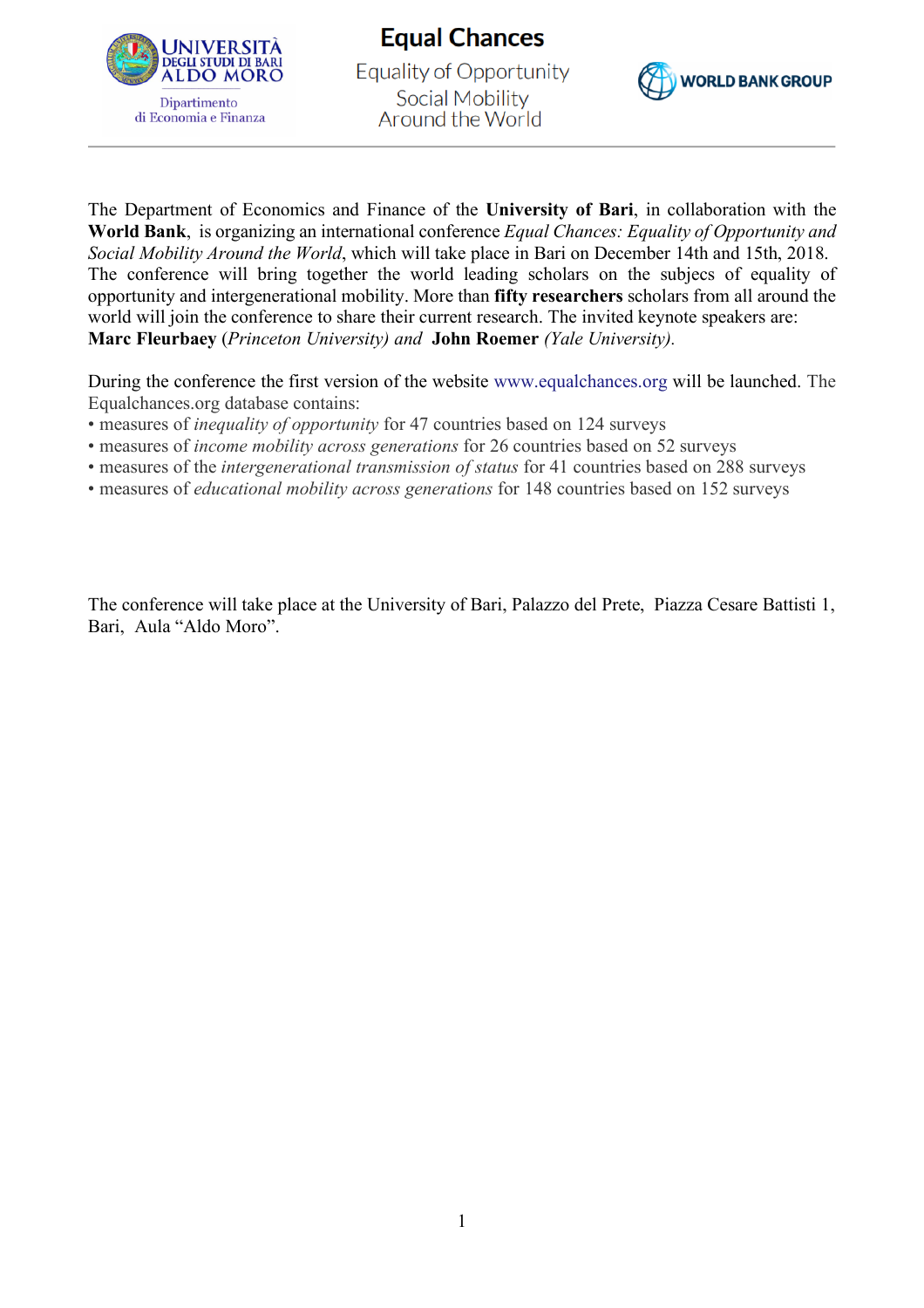## **Program**

# **Friday December 14**

#### 9:00

- Welcome: **Antonio Uricchio** (Rector of the University of Bari)
- Introduction: **Vito Peragine** (Department of Economics and Finance, University of Bari)

9.15 - 10.15 Keynote Speech

• **John Roemer** (Yale University): *Scattered thoughts on equality of opportunity*

10.15 - 11.15 Parallel sessions 1

*Session 1.A*

- **Frank Cowel (**London School of Economics), Emmanuel Flachaire (Aix-Marseille University) *Mobility and Mobility Measures.*
- **Elena Bárcena** (Universidad de Málaga), Olga Cantó (Universidad de Alcalá) *A simple subgroup decomposable measure of downward (and upward) income mobility.*

#### *Session 1.B*

- **Dongjie Wu** (University of Queensland), Pravin Trivedi (University of Queensland), Prasada Rao (University of Queensland), KK Tang (University of Queensland) *Measuring Inequality of Opportunity in China using a Finite Mixture Model*
- **Ana Suarez** (University of Oviedo), Ana Jesús López Menéndez (University of Oviedo), *Inequality of Opportunity in Developing countries: Does the income aggregate matter?*

11.15 -11.45 Coffee Break

11.45 - 13.15 Parallel sessions 2

*Session 2.A*

- **Alain Trannoy** (EHSSE & AMSE) *Talent, Equality of Opportunity and Optimal Nonlinear Income Tax.*
- **Martyna Kobus** (Polish Academy of Sciences), Marek Kapera (Polish Academy of Sciences), Vito Peragine (University of Bari "Aldo Moro") *A theory of multidimensional equality of opportunity.*
- **Kristof Bosmans** (Maastricht University)*,* Z. Emel Öztürk (Amsterdam School of Economics) *Failure to compensate or failure to reward? A decomposition of inequality of opportunity.*

#### *Session 2.B*

• **Roy Van der Weide** (World Bank) *Intergenerational mobility for India in a global perspective.*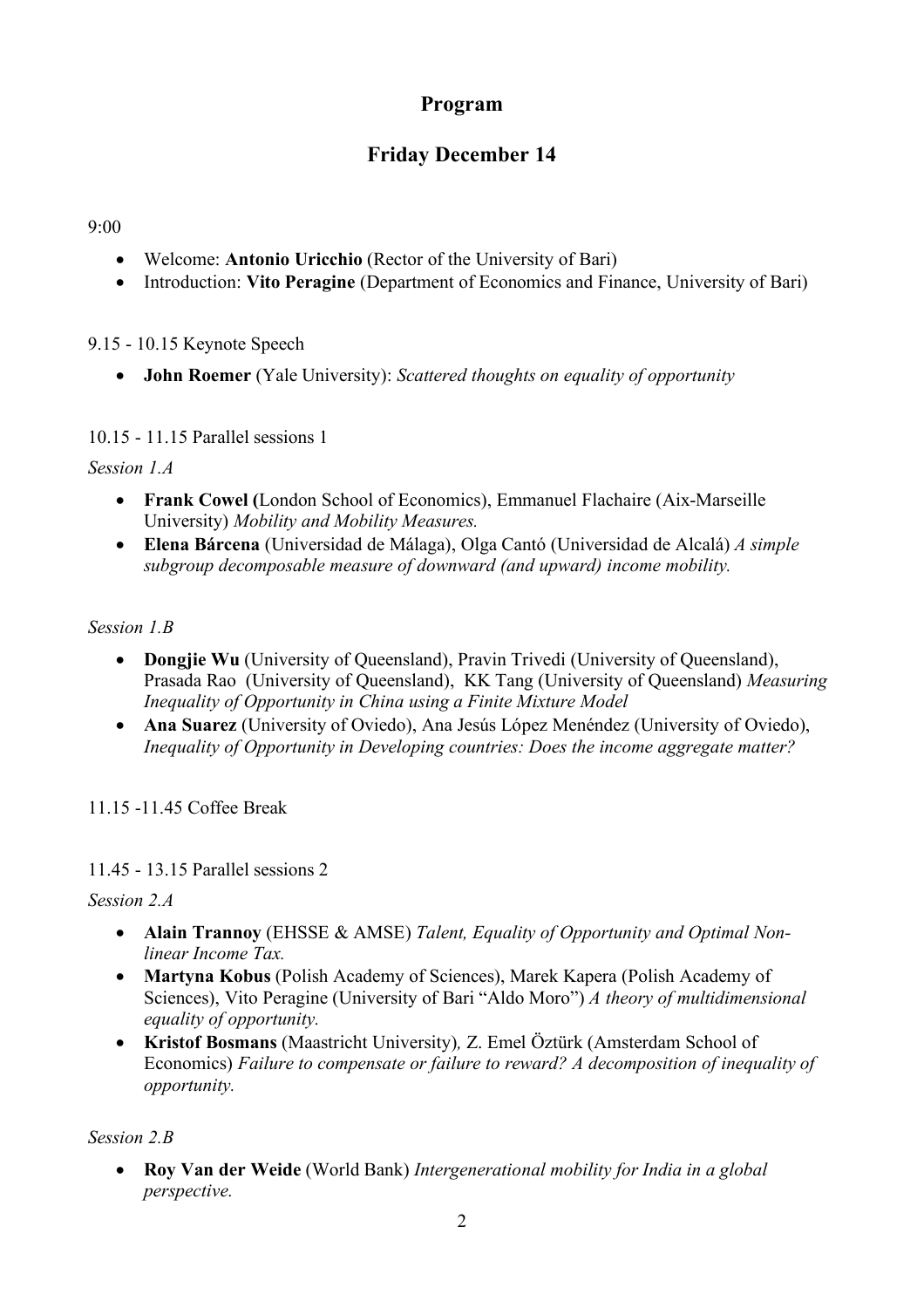- **Guido Neidhöfer** (ZEW Mannheim) *Intergenerational Mobility and the Rise and Fall of Inequality: Lessons from Latin America.*
- **Jorge Agüero** (University of Connecticut), Maithili Ramachandran (University of California) *The Intergenerational Transmission of Schooling among the Education-Rationed.*

13.15 – 14.15 Lunch + Poster Session 1

- **Michele Bavaro**, (University of Rome, Tor Vergata), Fabrizio Patriarca (University of Roma 3) *Referrals and search costs in an intergenerational mobility model.*
- **Elise de Neubourg** (Maastricht University), Lex Borghans (Maastricht University), Joachim Bervoets (Maastricht University), Lisa Jonkman (Maastricht University) *(The Complex Story of) Socioeconomic Status, School Achievement and Cognitive Control at Primary School Age*
- **Roger Kacey** (Louisiana State University in Shreveport) *The moderating role of labor category bias on the Leader-Member Exchange (LMX) relationship and organizational climate from the leader perspective*
- **Joan Madia** (University of Oxford), Emily C. Murphy (University of Oxford), Jessica G. Briggs (University of Oxford) *The intergenerational transmission of educational advantage in India: Different medium of instruction in school, same returns?*
- **Paolo Brunori** (University of Florence), Guido Neidhöfer (ZEW Mannheim) *The Evolution of Inequality of Opportunity in Germany: A Machine Learning Approach.*
- **Marcos Garcias** (Federal University of Latin America Integration), Ana L. Kassouf (University of São Paulo) *Intergenerational mobility and differential of education, income and occupation between youths in Brazil.*
- **Samuel Tetteh-Baah** (World Bank), Kenneth Harttgen (ETH Zurich), Isabel Guenther, (ETH Zurich) *Inequality of opportunities in the developing world: measurement issues.*

14.15-15.30 Plenary session: *The EqualChances.org database*

- Chair: **Francisco Ferreira**
- Presentation of the database: The Equalchances.org team
- Roundtable: **Andrea Brandolini, Daniele Checchi, Frank Cowell, Miles Corak, Alain Trannoy**.

15.30-16.30 Parallel sessions 3

*Session 3.A*

- **Sebastian Garcia** (ZEW Mannheim) *Inequality of Educational Opportunities and the Role of Learning Intensity: Evidence from a Quasi-Experiment in Germany*.
- **Gabriel Lara Ibarra** (World Bank), Adán L. Martínez-Cruz (Centro de Investigación y Docencia Económicas) *Exploring the Sources of Downward and Upward Biases in Measuring Inequality of Opportunity*

## *Session 3.B*

• M. Shahe Emran (Columbia University), Yajing Jiang (Charles River Associates), **Francisco Ferreira** (World Bank), Yan Sun (World Bank) *Nonfarm Occupations, Structural Change, and Intergenerational Educational Mobility in Rural Economy: Evidence from China and India.*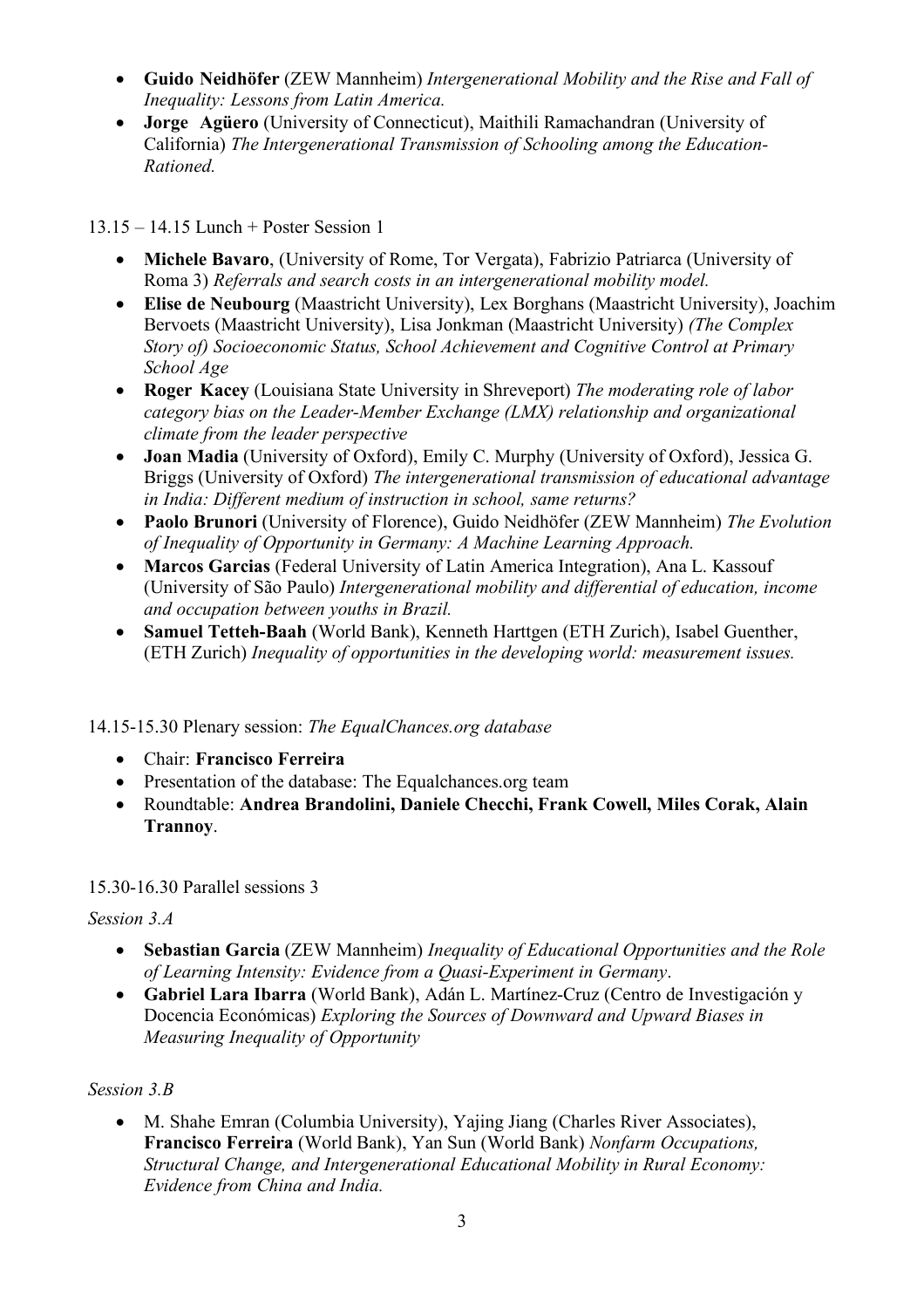• **Yonatan Berman** (Paris School of Economics) *The Long Run Evolution of Absolute Intergenerational Mobility.*

16.30-17.00 Coffee

17.00-18.30 Parallel sessions 4

#### *Session 4.A*

- **Damien Capelle (**Princeton University) *College pricing, inequalities and intergenerational mobility*
- **Sauro Mocetti** (Bank of Italy), Giacomo Roma (Bank of Italy), Enrico Rubolino (University of Essex) *Knocking on parents' doors: regulation and intergenerational mobility*
- **Michele Raitano** (Sapienza University of Rome), Francesco Vona (OFCE SciencesPo), *Nepotism vs. Specific Skills: the effect of professional liberalizations on returns to parental background of Italian lawyers.*

#### *Session 4.B*

- **Giorgos Galanis** (Goldsmiths, University of London) *Unequal Societies with Equality of Opportunity.*
- **Marc St-Pierre** (Sewanee University) Measuring Inequality of Opportunity: Insights from a Model-Based Approach.
- **Francesco Andreoli (**LISER), Alessio Fusco (LISER), *The evolution of equality of opportunity across Europe: EU- SILC evidence*

## *Session 4.C*

- **Francesco Bloise** (University of Urbino), Michele Raitano (Sapienza University of Rome) *Intergenerational Earnings Persistence in Italy along the Lifecycle*
- **Roberto Vélez Grajales** (Centro de Estudios Espinosa Yglesias), Luis A. Monroy-Gómez-Franco (Graduate Center at the City University of New York) and Gastón Yalonetzky (University of Leeds), *Social mobility, inequality of opportunity and skin color: an analysis for Mexico.*
- **Leonard Lim** (National University of Singapore) *Wealthy Grandfathers and Multi-Generational Transmission of Advantage: Evidence from China.*

# **Saturday December 15**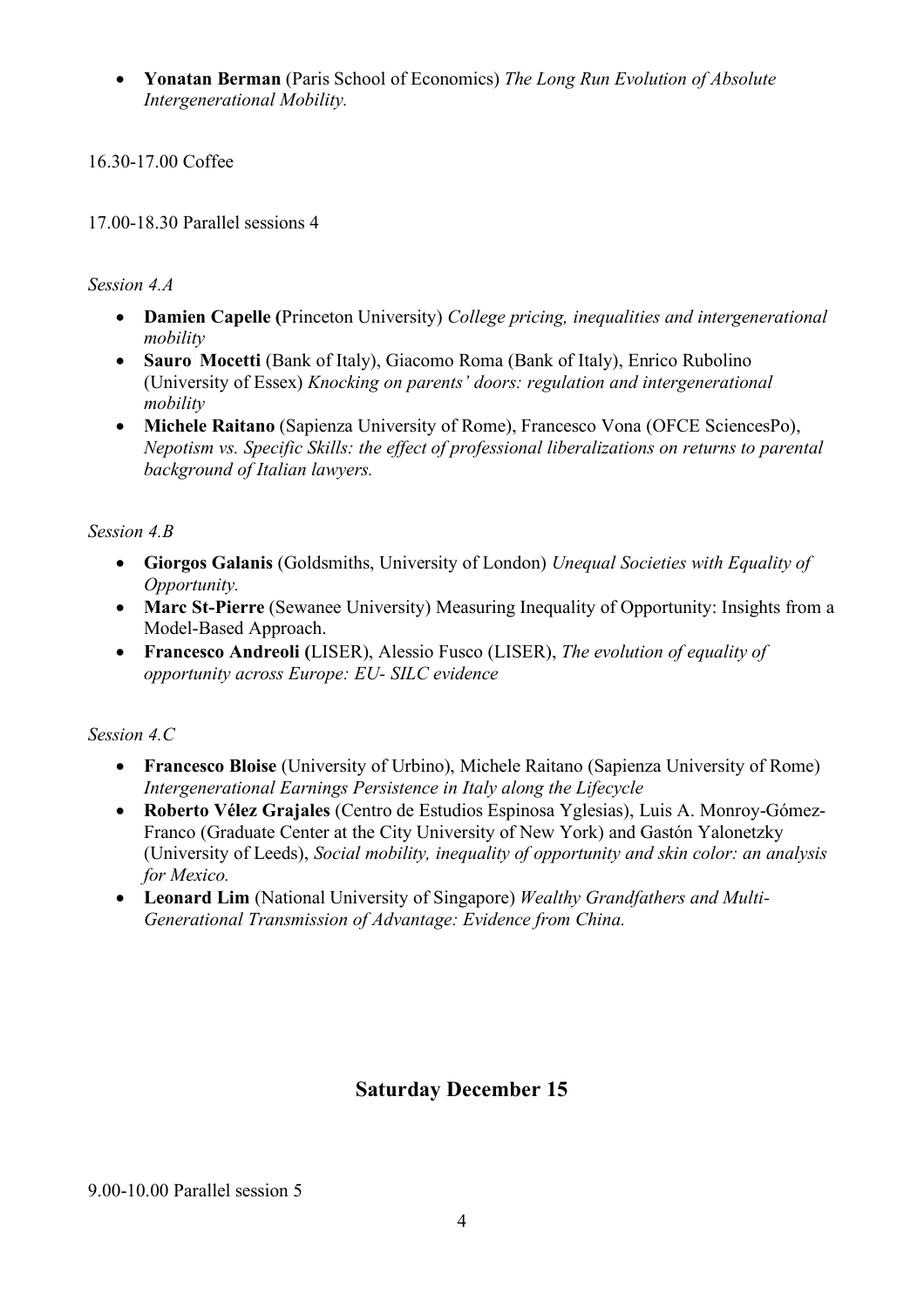#### *Session 5.A*

- **Miles Corak** (The Graduate Center) *The Canadian Geography of Intergenerational Income Mobility.*
- **Gordon Anderson** (University of Toronto), Maria Grazia Pittau (Sapienza University of Rome), Roberto Zelli (Sapienza University of Rome), Thomas Fruehauf (University of Toronto) *Evaluating the Progress of Germany's 2003-2009 Equal Opportunity Imperative When Capability Outcomes are not Cardinally Comparable.*

### *Session 5.B*

- **Xavi Ramos** (Universitat Autonoma de Barcelona), Dirk Van de gaer (Ghent University) *Is Inequality of Opportunity Robust to the Measurement Approach?*
- **Juan Gabriel Rodriguez** (Universidad Complutense de Madrid) *Making the most of the world talent?*

10.00-11.00 Keynote Speech

• **Marc Fleurbaey** (Princeton University): *Whither equality of opportunity?*

## 11.00-11.45 Coffee + Poster session 2

- **Stéphane Benveniste (**Aix-Marseille University), Alain Trannoy **(**Aix-Marseille University) *Social reproduction in the French Grandes Ecoles throughout the 20<sup>th</sup> century: the insight of surnames.*
- **Rafael Carranza** (London School of Economics) *Measuring Inequality of Opportunity trends in Europe: Lower bounds, upper bounds and the space in between.*
- **Anja Gaentzsch (**Freie Universität Berlin), Gabriela Zapata Román (University of Manchester) *More educated, less mobile? Diverging trends in income and educational mobility in Chile and Peru.*
- **Tharcisio Leone** (Free University of Berlin) *The geography of intergenerational mobility: Evidence of educational persistence and the "Great Gatsby Curve" in Brazil*
- Stephan Klasen (University of Goettingen), **Maria Lo Bue** (University of Goettingen), Vincenzo Prete (University of Goettingen) *What's behind pro-poor growth? An investigation of its drivers and dynamics.*
- Julia Karpati (Social Policy Research Institute), **Chris de Neubourg** (Tilburg University) *Demystifying the Role of Maternal education in Reducing Stunting: Evidence from Multidimensional Poverty and Deprivation Analyses in Africa.*
- **Claudia Traini** (Bamberg Graduate School of Social Sciences) *Stratification of education systems, Social background inequality of educational opportunity.*

## 11.45 – 12.45 Parallel sessions

## *Session 6.A*

- Maurizio Bussolo (World Bank**), Daniele Checchi** (University of Milan), Vito Peragine (University of bari) *The long term evolution of inequality of opportunity.*
- **Gustavo Marrero** (Universidad de La Laguna), Juan G. RodrÌguez (Universidad Complutense de Madrid) *Inequality, poverty and growth: the role of opportunities.*

*Session 6.B*